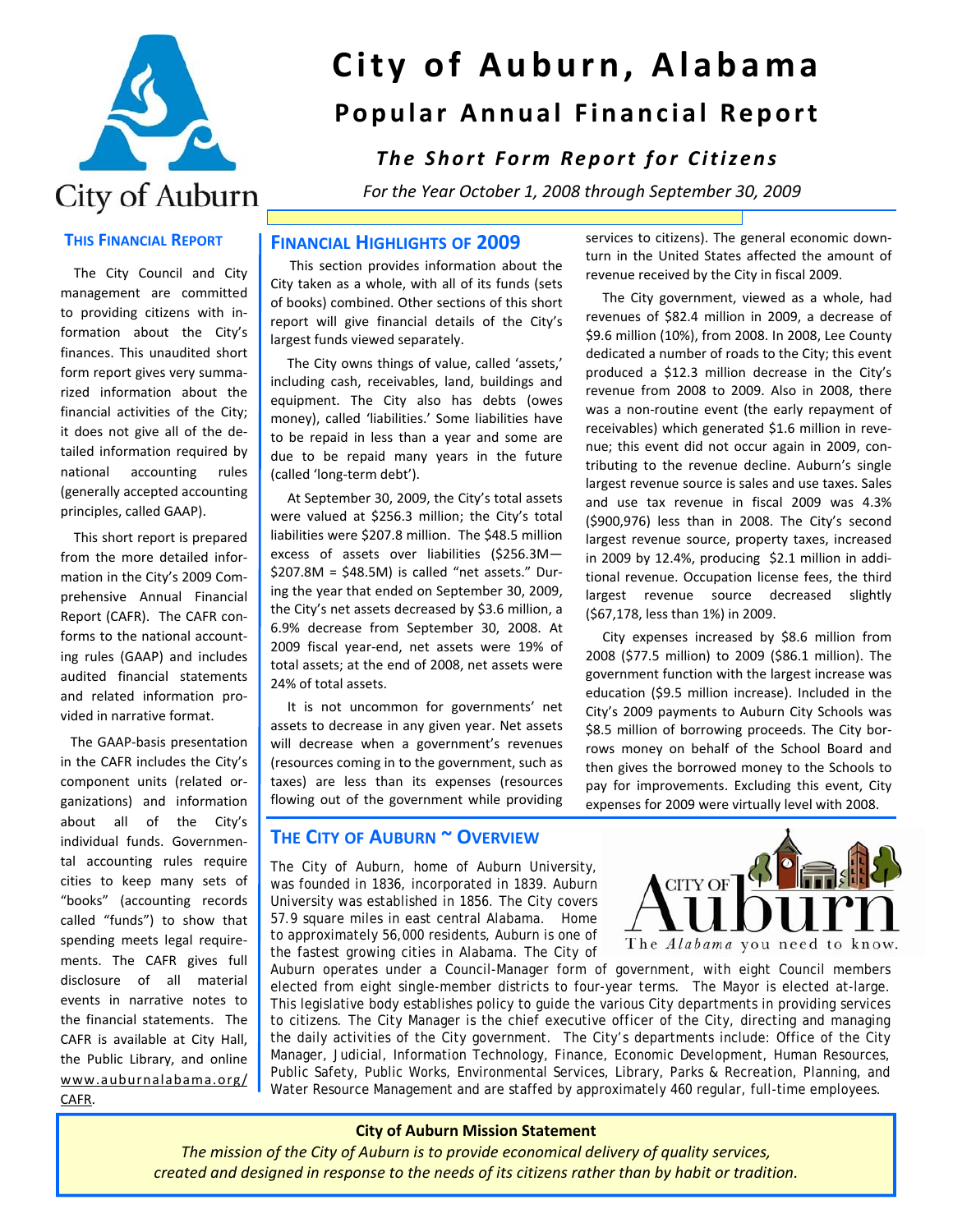#### **THE CITY'S GOVERNMENTAL AND BUSINESS‐TYPE FINANCIAL ACTIVITIES**

The City's financial activities are separated into two basic types: governmental activities and business‐type activities. Governmental activities include typical government functions such as public safety, public works and recreation. Governmental activities are financed with taxes, license fees and other general revenues of the City. General revenues are so called because there is no direct rela‐ tionship between the amount of the tax or fee paid by and the amount of services received by citizens. Business‐type activities are governmental services provided to the general public for a fee, such as the City's sewer and solid waste services. Business-type activities are accounted for in a way that compares the costs of providing the services to the public with the revenue received. from the

#### **GOVERMENTAL ACTIVITIES**

In fiscal 2009, the City's governmental activities received revenues of \$73 million, plus debt proceeds and other resources of \$28.3 million, for total resources of \$101.3 million, a 1.8% decrease from the 2008 total of \$103.2 million. Total 2009 resources included \$19.6 million of debt proceeds and \$8.7 million of monies transferred from one governmental fund to another. Governmental expenditures in 2009 were \$86.6 million; plus \$8.7 million was transferred between funds, totaling \$95.3 million. The 2008 total of governmental expenditures and other uses was \$108.3 million, \$13 million more than in 2009. Total governmental revenues and other sources exceeded expenditures and other uses by \$6 million in 2009. The governmental fund with the largest increase in net assets was the 2009 Capital Projects; receiving \$9 million of debt proceeds and spending only \$1.8 million during 2009. Trends in total governmental revenues and other sources, expenditures and other uses for the past four years are shown at right.



#### **BUSINESS‐TYPE ACTIVITIES**



The City of Auburn has two business-type activities: Sewer Revenue and Solid Waste Management. Solid waste activities, including recycling, were included with the governmental activities until fiscal year 2009, when management decided to separately account for these services provided to the general public for a fee. By accounting for solid waste activities in a business-type fund, there is a separate accounting for the revenues and expenses of providing these services to the public. If the expenses for solid waste services consistently exceed the related revenues, any subsidy from the City's General Fund is clearly identified. Sewer Fund operating revenues increased by \$1.3 million in fiscal 2009, a 19.6% increase. The Council approved rate increases for sewer services and for sewer access fees during 2009, based on the recommendation of a sewer rate study. The Sewer Fund's revenues exceeded its expenses by \$86,867 in 2009; in 2008 the Sewer Fund's revenues were \$350,559 less than its revenues. The Solid Waste Management Fund's revenues were \$40,425 less than its expenses in 2009. Net assets of the City's business-type activities increased by \$1.2 million in 2009. Trends in these business-type revenues and expenses for the past four years are shown at left.

#### **City of Auburn ~ Bond Ratings**

*The City received its most recent bond ratings in 2009.*

Standard & Poor's upgraded the City from AA to AA+ in November 2008; this rating was confirmed in September 2009. *Moody's Investors Services confirmed the City's Aa3 bond rating in September 2009.*

- *The "double A" rating is reserved for organizations characterized by*
- *competent management, stable economies, and manageable debt levels —*

*for governments judged to have a very strong capacity to meet their financial commitments.*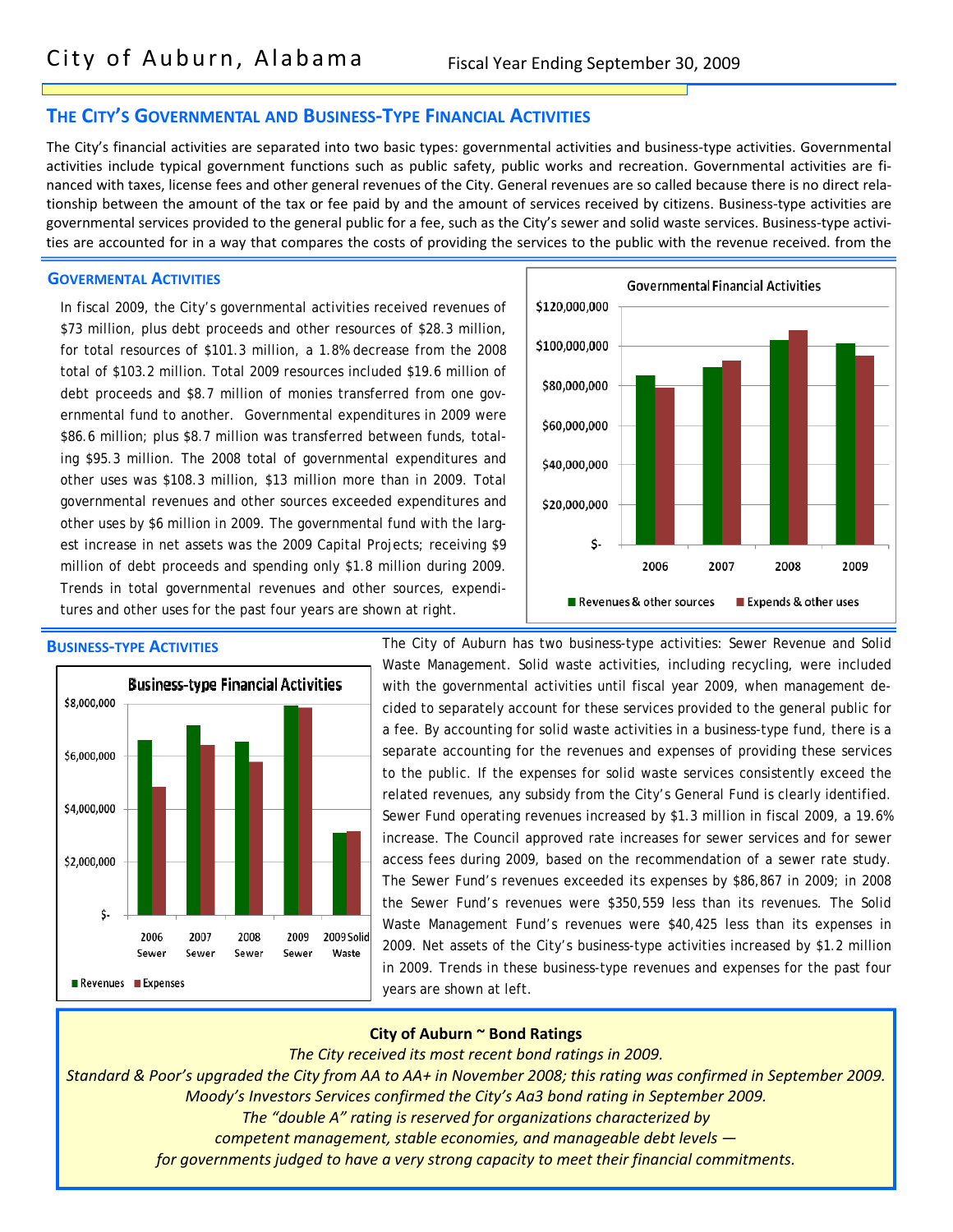### **THE GENERAL FUND**

 The City's General Fund is a separate set of books that accounts for its general revenues and continuing governmental activities. The General Fund is the City's single largest fund, in terms of both revenues and expenditures. Governmental accounting rules provide that any activity that is not required (by the rules) to be accounted for in another fund, will be accounted for in the General Fund. At September 30, 2009, Auburn's General Fund had assets of \$31.7 million and liabilities of \$2.8 million. The asset total included \$16.9 million in cash and investments and \$5.8 million in receivables. The General Fund's total liabilities do not include the City's long-term debt because governmental funds only account for short-term liabilities.

 At 2009 fiscal year-end, the General Fund had net assets (in governmental funds, "net assets" are called "fund balance") of \$28.8 million. City management has a goal of maintaining a fund balance in the General Fund at least equal to 20-25% of General Fund expenditures, in order to provide adequate resource reserves to enable the government to continue public services after natural disasters or economic downturns.

**General Fund Revenue**  Total revenues in the General Fund for 2009 declined by 1.6% (\$904,370) from the prior fiscal year. The City had planned for (budgeted) less revenue in the General Fund; actual

revenues exceeded budget by \$1.8 million.

> The largest factor in this decrease was the downturn in sales taxes of \$900,976 (4.3%), The nation's economic conditions affected Auburn, though not quite as severely as other cities.

> Occupation license fees also declined slightly (\$67,178).

> Licenses and permits, the majority of which is comprised of business license fees, increased in 2009, by \$1.1 million (13%).

> Property taxes also increased in the General Fund, by 6.8% (\$242,160), a smaller increase than in prior years.

> Lodging taxes also reflected the slow economy, decreasing 17% or \$241,097 in 2009.

> Revenues from charges for services decreased by \$2.2 million. How‐ ever, \$3.1 million of revenue for solid waste and recycling services was moved out of the General Fund to a business‐type fund (to account for solid waste and recycling like a business). If this change had not been made, charges for services revenue would have increased by \$900,000.

| <b>General Fund</b>             | <b>Fiscal 2008</b> | Fiscal 2009  |
|---------------------------------|--------------------|--------------|
| <b>Revenues</b>                 | \$54,922,691       | \$54,018,321 |
| <b>Revs &amp; other sources</b> | \$80,921,747       | \$56,307,286 |
| <b>Expends &amp; other uses</b> | \$80,209,593       | \$56,328,961 |
| Fund bal - unreserved           | \$15,882,269       | \$19,983,950 |
| As % of revenues                | 29%                | 37%          |
| As % of expends                 | 20%                | 35%          |
| Fund balance - total            | \$28,849,933       | \$28,828,259 |
| As % of revenues                | 53%                | 53%          |
| As % of expends                 | 36%                | 51%          |

The importance of a strong fund balance in the General Fund was clearly demonstrated during fiscal 2009, enabling the City to continue to provide high quality services to its citizens without making severe spending reductions.

**General Fund Expenditures** totaled \$56.2 million in 2009, represent‐ ing a decrease of \$24 million from 2008. However, 2008 expenditures in‐ cluded \$21.4 million to repay some long‐term debt in advance and replace temporary financing with long‐term debt; the City does not have this type of expenditure every year.

> Departmental expenditures decreased by \$1.4 million in 2009.

> Public Safety spending increased by \$703,626 in 2009, primarily because of the availability of grant funds to upgrade policing technology (computers and software).

> Environmental Services expenditures in the General Fund decreased from \$4.3 million in 2008 to \$1.6 million in 2009. This was the result of moving the solid waste and recycling services' costs from the General Fund to a separate, business‐type fund.

> Capital outlay expenditures in 2009 of \$3.1 million were a decrease of \$1.2 million from the prior year.

> Debt service spending decreased by \$19.7 million in 2009. Excluding the effect of refinancing, 2009 debt service costs of \$8.1 million reflect an in‐ crease of \$1.7 million from 2008. Principal repaid in 2009 increased by \$2 million; interest decreased by \$336,930.